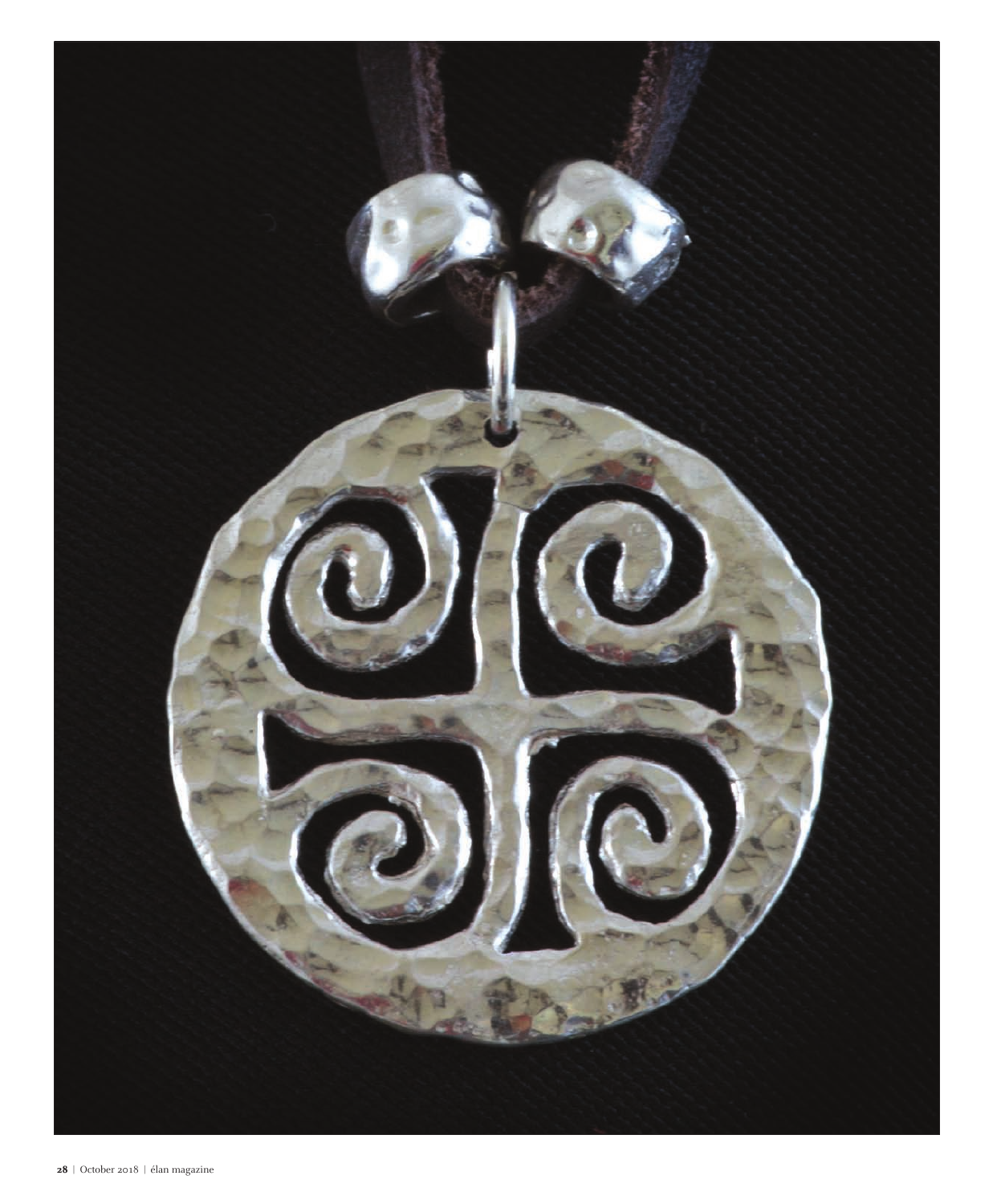

SILVER JEWELRY DESIGNER TERESA JARDINES

## Spirit of Adventure

striving for a creative existence | BY BINAIFER DAVAR



*Teresa Jardines* Photograph courtesy Kathy Kupka Photography

Teresa Jardines, silver jewelry designer and owner<br>of Zia Design in Purcellville, uses silver metal<br>clay and conventional silversmithing techniques<br>to create her unexpected designs. She has incorporateresa Jardines, silver jewelry designer and owner of Zia Design in Purcellville, uses silver metal clay and conventional silversmithing techniques ed nature, movement, attention to minute detail and asymmetry into her designs.

Although Teresa has lived in Argentina and traveled throughout Latin America and Europe, she was born in New Mexico, and her jewelry design reflects these roots. Unlike artists who use found objects to make their art, she uses the objects, such as the texture on a piece of wood, a button or a tiny gear, as inspiration for parts of her designs.

Teresa's intricate and highly-textural pieces are created from silver metal clay that has been sculpted, carved, rolled and textured before being fired in a kiln. Silver metal clay is a revolutionary medium in which atomized precious metal particles are mixed with an organic binder and water. In this raw form, its properties are similar to clay, allowing her to form each piece individually. Once fired at approximately 1,500 degrees in a kiln, the binder burns off and the metal sinters, coalescing into a solid without melting, leaving 99.9 percent fine silver. Traditional silver polishing and oxidation methods are used once the piece is fired. This medium is very versatile,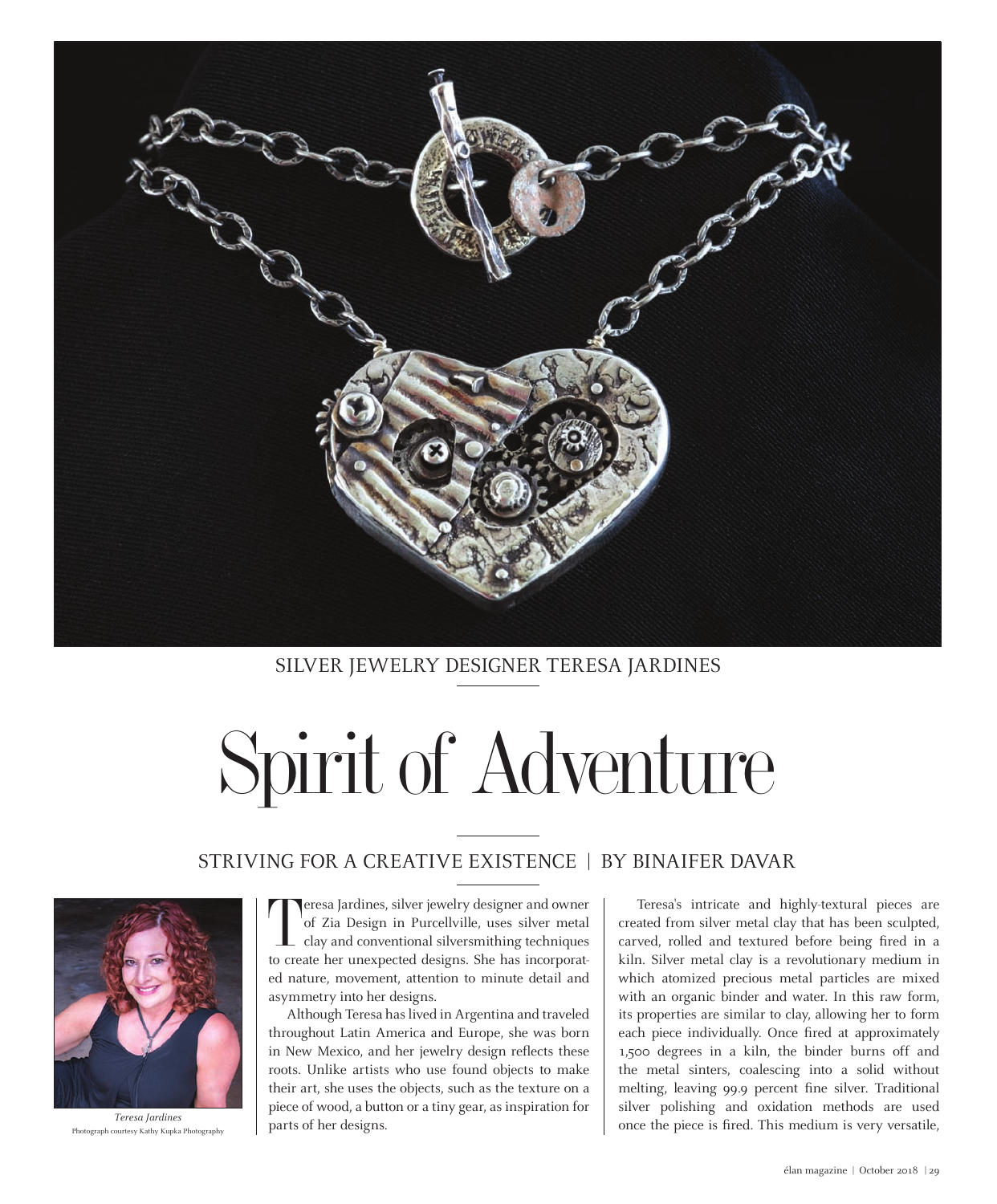

*"We are each creators and contributors to this world in a myriad of ways, enriching our experience by envisioning and making material expressions of a desire for a better world."*

*–*Teresa Jardines



allowing for highly sculptural designs.

Teresa embellishes many of her works with semiprecious gemstones such as turquoise, moonstone and labradorite. A number of her lovely gemstone necklaces use freshwater pearls of different shapes and sizes and have multiple strands of iridescent stones creating reflections and movement.

As a child, Teresa was captivated with her father's science lab. He is a retired geophysicist who studied atmospheric ice formations at the New Mexico Institute of Mining and Technology. In his laboratory, Teresa was intrigued by the mineral samples and the minute tools and instruments her father used to measure, preserve and study ice samples. Teresa's mother, a retired professor of foreign languages who also taught at the college, is an avid gardener and art enthusiast. She instilled in Teresa at an early age a love of nature and art, teaching her to grow her own garden and taking her to museums.

Teresa is driven by the idea of a creative existence, resulting in her fascination with steampunk, a genre of science fiction that has a historical setting and features steam-powered machinery rather than advanced technology. Steampunk often combines the natural world with the entrepreneurship of invention, giving way to imaginary creations with repurposed objects combined by the inventor to make mechanical